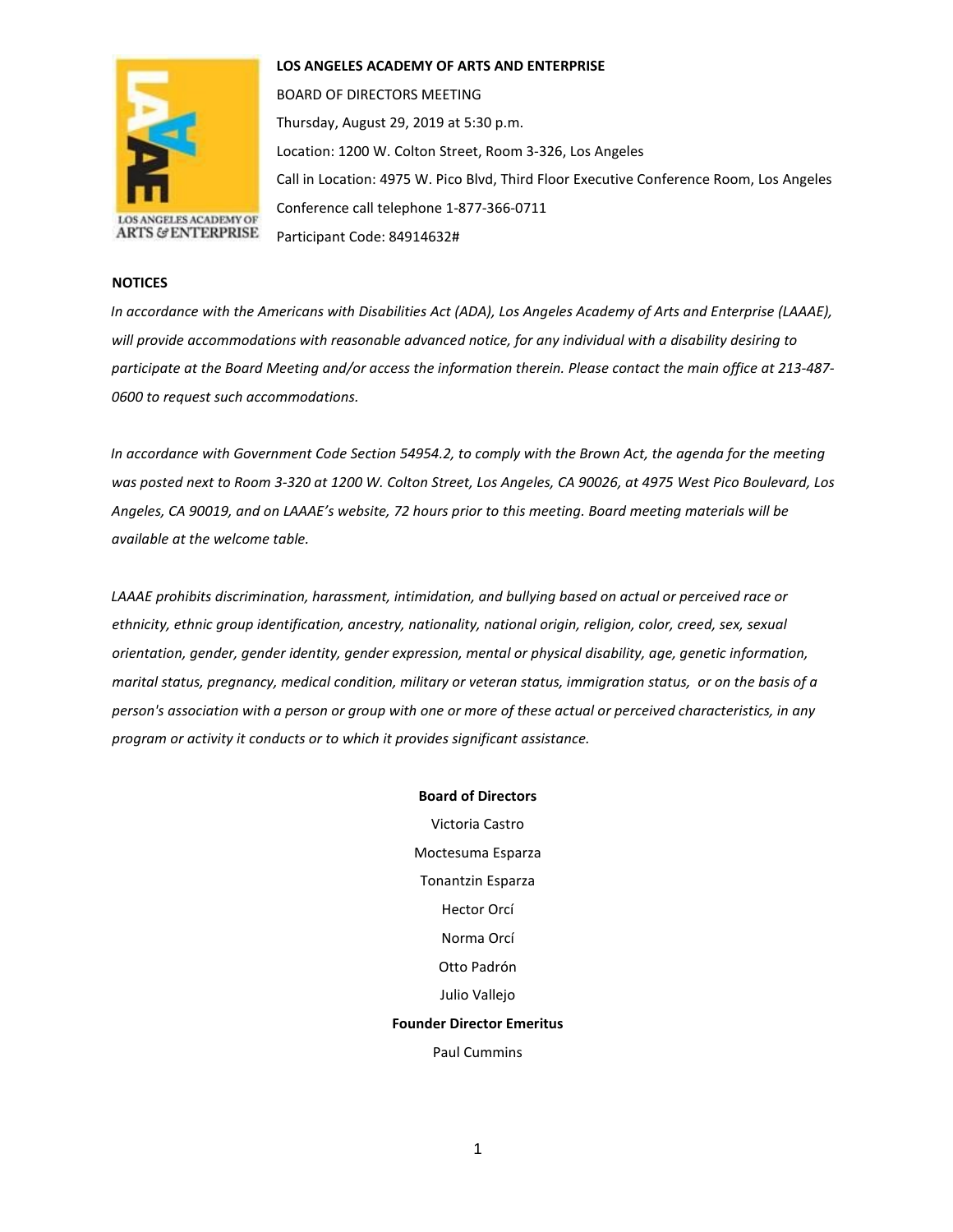## **MINUTES**

- 1. Welcome Call to Order Roll Call Establish Quorum. Board Member Hector Orcí called the meeting to order at 5:45 pm. Roll call was made, and quorum was established. Board members who participated included: Victoria Castro, Moctesuma Esparza, Tonantzin Esparza, Hector Orcí, and Julio Vallejo. Others who participated in the meeting included: David Calvo, Michael Coleman, Danny Diaz, Erlinda Govea, James Joseph, and Ericka Solis.
- 2. Approval of Agenda. Agenda items 6.f., 7.c., 7.n., 7.w., 7.gg., and 8.g. were removed from the agenda. The board unanimously approved the remaining agenda for the August 29, 2019 meeting. Motion to approve by Victoria Castro; second by Moctesuma Esparza.
- 3. Stakeholder Update. There were none.
- 4. Public Comment. There were none.
- 5. Approval of Previous Meeting Minutes. The board unanimously approved the June 19, 2019 meeting minutes. Motion to approve by Victoria Castro; second by Julio Vallejo.
- 6. Principal Update. Principal David Calvo presented an update on the student enrollment and recruitment efforts, which included a mailer and an updated website. The academic update included a review of Advanced Placement (AP) and preliminary SBAC data, and recently approved A-G courses. Also addressed were updates on: AB 1505, the launch of special day class programming, California PBIS Coalition Platinum recognition; host school's new magnet program; records in storage; and starting the school year fully staffed.
- 7. Consent Agenda. The board unanimously adopted the consent agenda items including: a. Ratification of 21<sup>st</sup> Century Staffing's Contract for Substitute Teachers; b. Ratification of ApplyLA's Letter of Intent to Participate in Common Application Portal; d. Reauthorization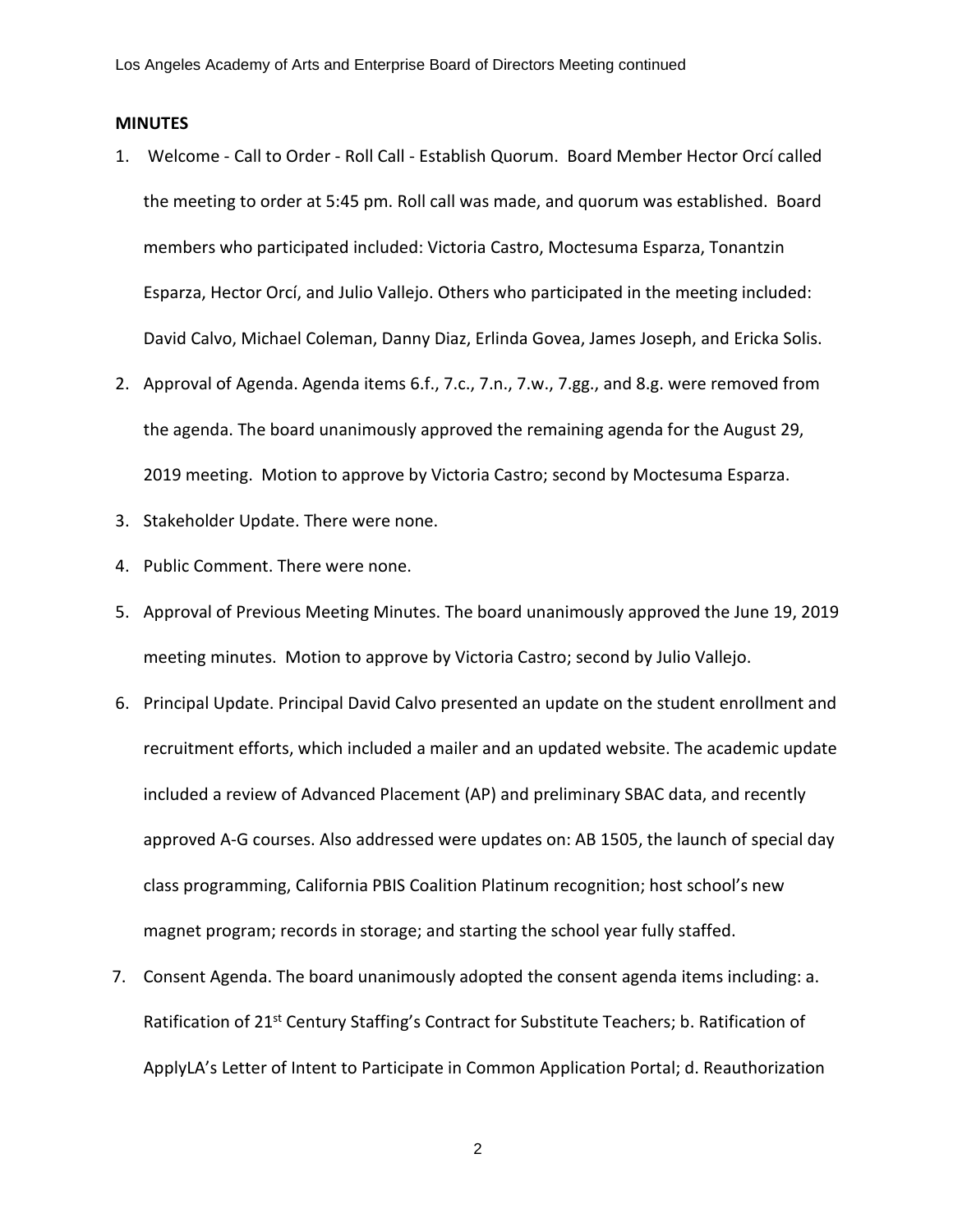of Chevron's Credit Card for Fueling Fleet Vehicles; e. Ratification of College Board's AP Participation Form for AP Program Participation; f. Ratification of CSMC's Contract to Provide Back Office Services; g. Ratification of Didi Hirsch's Contract to Provide Onsite Mental Health Services; h. Ratification of DirectEd's Service Agreement to Provide Special Education Services; i. Ratification of Edjoin's Service Agreement for Posting Employment Vacancies; j. Ratification of E-Rate Advantage's Services Agreement for E-Rate Services; k. Ratification of Extension #1 and Amendment #1-A for Fresh Start Meals' Food Service Management Agreement; l. Ratification of Global Ambassador Programs' Terms and Conditions for Recruitment of Teachers; m. Ratification of Hess and Associates' Agreement for CalSTRS Reporting; o. Ratification of Insite Street Media's Contract for Bus Bench Advertising; p. Ratification of Kaiser Permanente's Agreement to Provide Health and Wellness Benefits to Eligible Employees; q. Ratification of Latino Film Institute Youth Cinema Project's Agreement to Provide Supplemental Services for the Film Program; r. Ratification of Latino Theater Company's Facility User Agreement for 2019 Culmination and Commencement Exercises; s. Ratification of Lumity's Agreement to Provide Employee Benefits Brokering Services; t. Ratification of National University's Internship Credential Program Agreement for Internship Credential Pursuits; u. Ratification of Paybridge's Agreement to Provide Payroll Services; v. Ratification of PBIS Rewards' Service Proposal for Digital PBIS Program; x. Ratification of PROMAC's Agreements to Provide Copier Lease and Hardware Maintenance Services; y. Ratification of Reliance Standard's Agreement to Provide Health and Wellness Benefits to Eligible Employees; z. Adoption of School Services of California's Agreement for Fiscal and Budget Services; aa. Ratification of The Education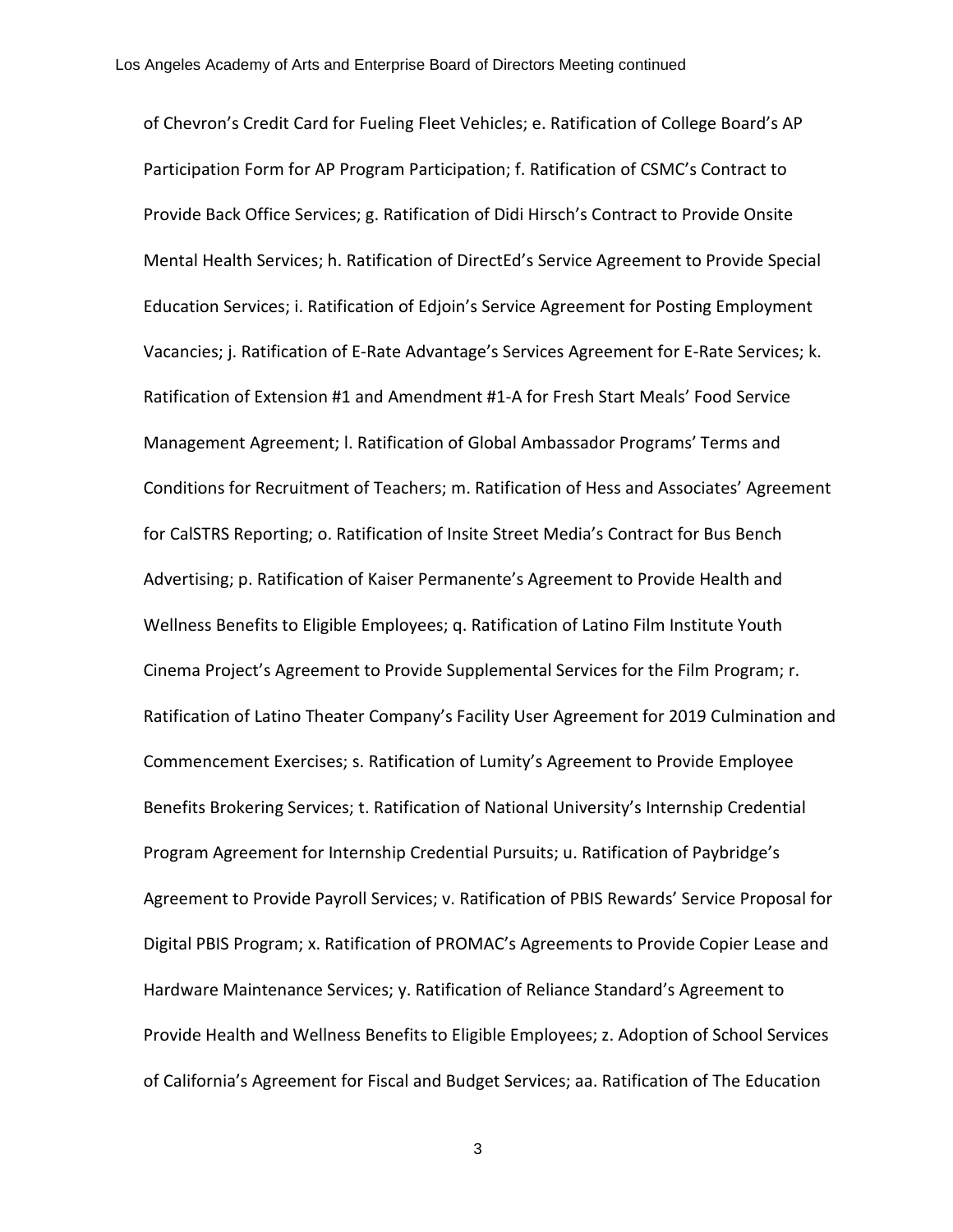Team's Service Agreement for Substitute Teachers; bb. Adoption of Total Education Solutions' Consulting and Services Agreement to Provide Special Education Services; cc. Ratification of Verizon Innovative Learning's Curriculum Expansion Expectations Agreement for Grant Award Participation; dd. Ratification of Young, Minney, & Corr LLP's Agreement to Provide Legal Services; ee. Ratification of Title IX Compliance Reporting; ff. Ratification of Employee Agreements; hh. Resolution to Destroy Disposable Records; ii. Ratification of Student and Family Handbook; and jj. Adoption of Revised 2019 – 2020 Board Meeting Calendar. Motion to adopt consent agenda items by Victoria Castro; second by Moctesuma Esparza.

- 8. New Business
	- a. Approval of Financial Reports. Miles Denniston from Charter School Management Corporation (CSMC) presented the financial reports including the June and July balance sheet, income statement, budget to actuals, cash flow, check register, and bank reconciliation. The board unanimously adopted the June and July balance sheet, income statement, budget to actuals, cash flow, check register, and bank reconciliation. Motion to approve financial reports by Moctesuma Esparza; second by Julio Vallejo.
	- b. Adoption of Unaudited Actuals. The board unanimously adopted the unaudited actuals. Motion to adopt by Moctesuma Esparza; second by Victoria Castro.
	- c. Adoption of LAUSD's Unaudited Actuals Special Education Report. The board unanimously adopted LAUSD's Unaudited Actuals Special Education Report. Motion to adopt by Moctesuma Esparza; second by Victoria Castro.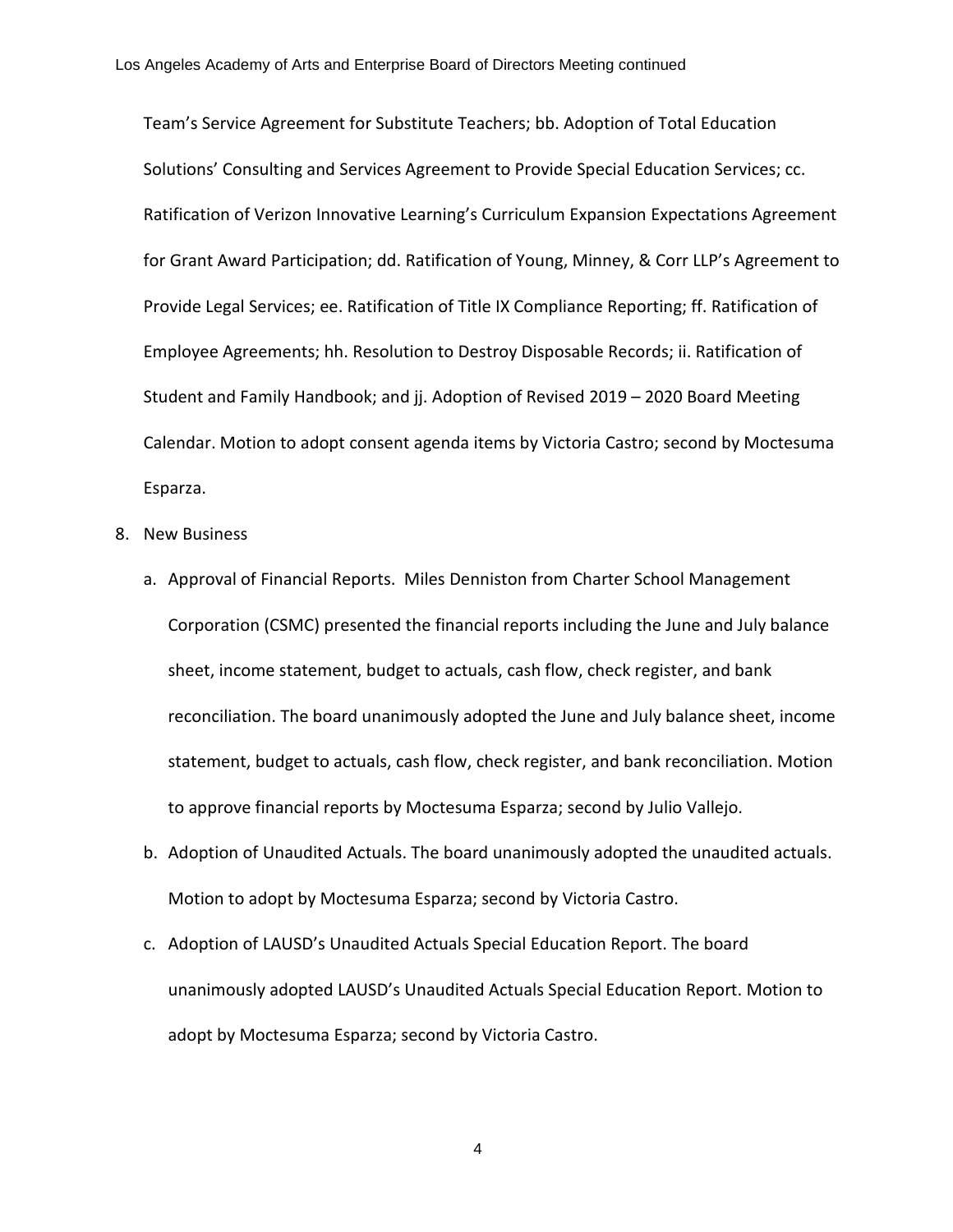- d. Adoption of Consolidated Application. The board unanimously adopted the Consolidated Application. Motion to adopt by Moctesuma Esparza; second by Victoria Castro.
- e. Adoption of Mandate Block Grant Application. The board unanimously adopted the Mandate Block Grant Application. Motion to adopt by Moctesuma Esparza; second by Victoria Castro.
- f. Adoption of Charter School Facilities Incentive Grants Program's Request for Disbursement of Grant Proceeds Request. The board unanimously adopted the Charter School Facilities Incentive Grants Program's Request for Disbursement of Grant Proceeds Request. Motion to adopt by Moctesuma Esparza; second by Victoria Castro.
- g. Adoption of Facilities Use Agreement and Shared Use Agreement for 2018-2019. No action was taken.
- h. Adoption of Revised LCAP and Federal Addendum. The board unanimously adopted the revised LCAP and Federal Addendum. Motion to adopt by Moctesuma Esparza; second by Julio Vallejo.
- i. Adoption of California Dashboard Local Indicator Reports. The board unanimously adopted the California Dashboard Local Indicator Reports which included: Basics: Teachers, Instructional Materials, Facilities; Implementation of Academic Standards; Parent Engagement; Local Climate Survey; and Access to Broad Course of Study. Motion to adopt by Moctesuma Esparza; second by Victoria Castro.
- j. Adoption of Grant Sub-Agreement with Rancho Santiago Community College District for the K12 Strong Workforce Program Pathway Improvement. The board unanimously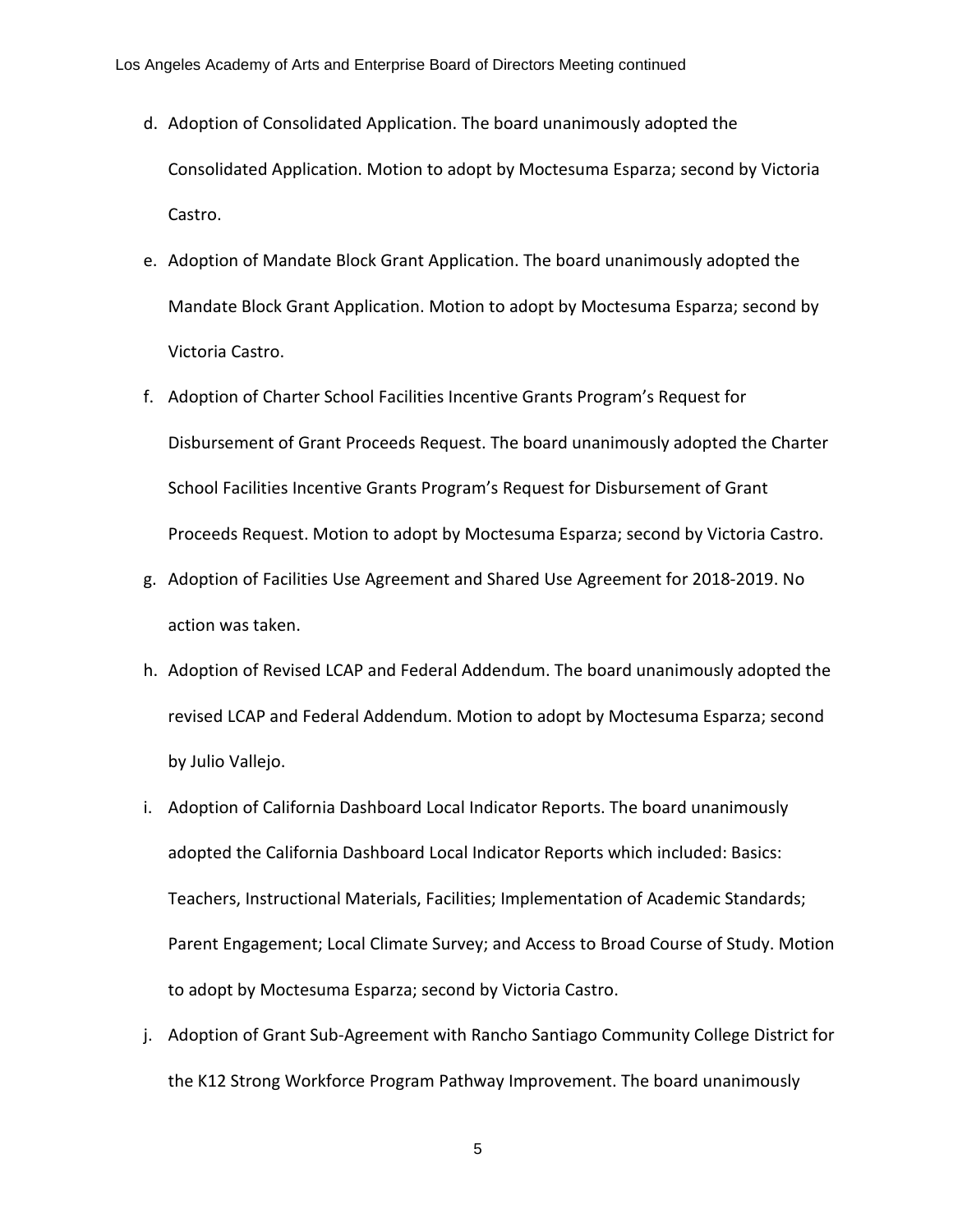adopted the Grant Sub-Agreement with Rancho Santiago Community College District for the K12 Strong Workforce Program Pathway Improvement. Motion to adopt by Victoria Castro; second by Moctesuma Esparza.

- k. Resolution Authorizing the Submission of the Petition Renewal. The board unanimously resolved to authorize the submission of the petition renewal. Motion to resolve by Moctesuma Esparza; second by Julio Vallejo.
- l. Ratification of Bylaws. The board unanimously ratified the Bylaws for the petition renewal submission. Motion to ratify by Moctesuma Esparza; second by Julio Vallejo.
- m. Ratification of Conflict of Interest Code. The board unanimously ratified the Conflict of Interest Code for the petition renewal submission. Motion to ratify by Moctesuma Esparza; second by Victoria Castro.
- n. Ratification of Conflict of Interest Policy. The board unanimously ratified the Conflict of Interest Policy for the petition renewal submission. Motion to ratify by Victoria Castro; second by Julio Vallejo.
- o. Ratification of Fiscal Policies and Procedures. The board unanimously ratified the Fiscal Policies and Procedures for the petition renewal submission. Motion to ratify by Moctesuma Esparza; second by Victoria Castro.
- p. Adoption of Revised of English Learner Master Plan. The board unanimously ratified the Revised English Learner Master Plan for the petition renewal submission. Motion to ratify by Victoria Castro; second by Moctesuma Esparza.
- 9. Announcements. There were none.